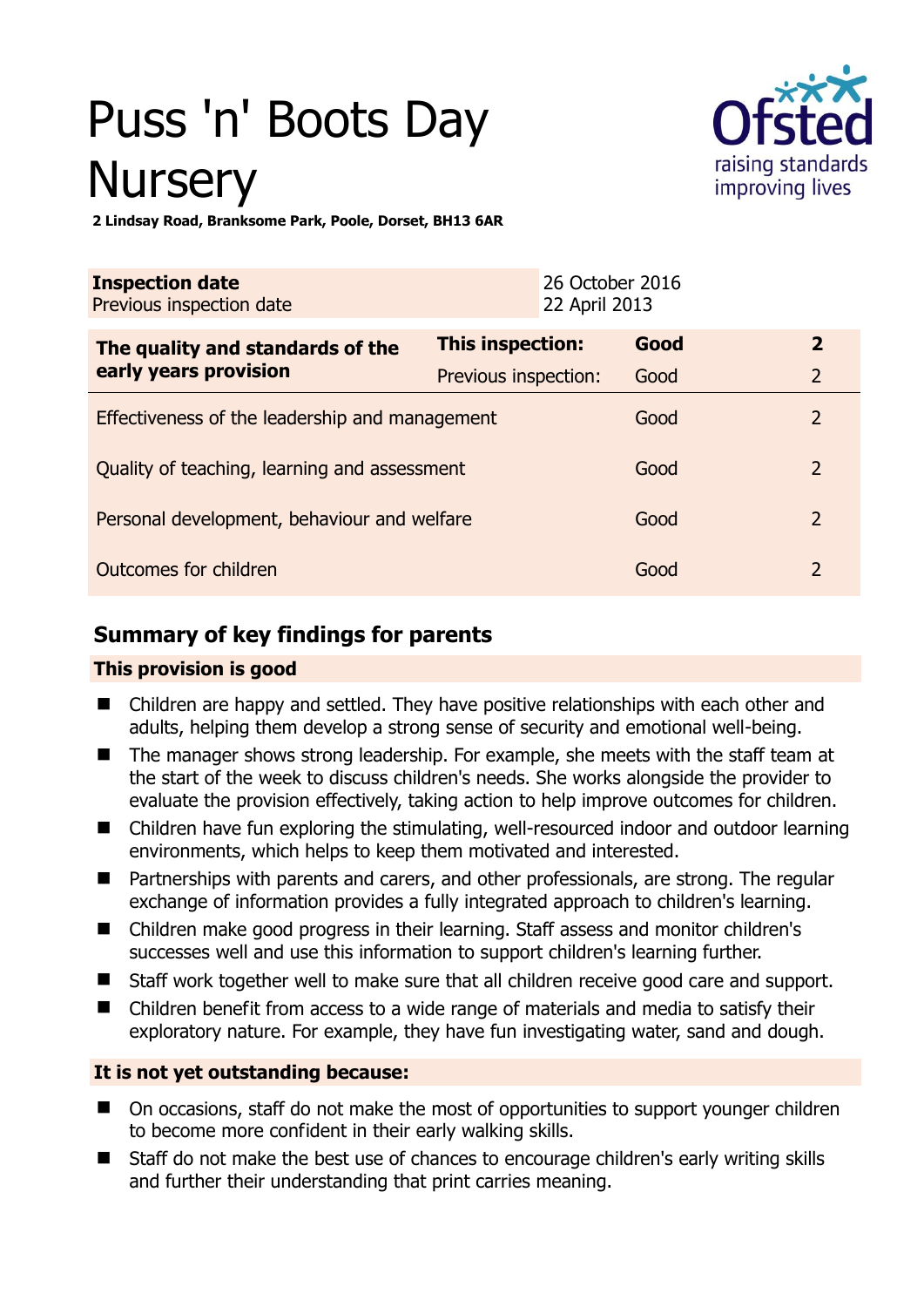# **What the setting needs to do to improve further**

## **To further improve the quality of the early years provision the provider should:**

- widen the opportunities to encourage younger children to develop their physical skills further and move around independently
- provide more opportunities to support children's early literacy skills.

## **Inspection activities**

- The inspector observed children's play and staff's interaction, indoors and outdoors, and looked at the play equipment and resources.
- The inspector completed a joint observation with the manager.
- The inspector looked at documentation, including a sample of children's developmental records, planning and staff suitability records.
- The inspector talked with the provider, staff, some parents, and to the children at appropriate times.
- The inspector looked at and discussed systems used to evaluate the nursery.

## **Inspector**

Dinah Round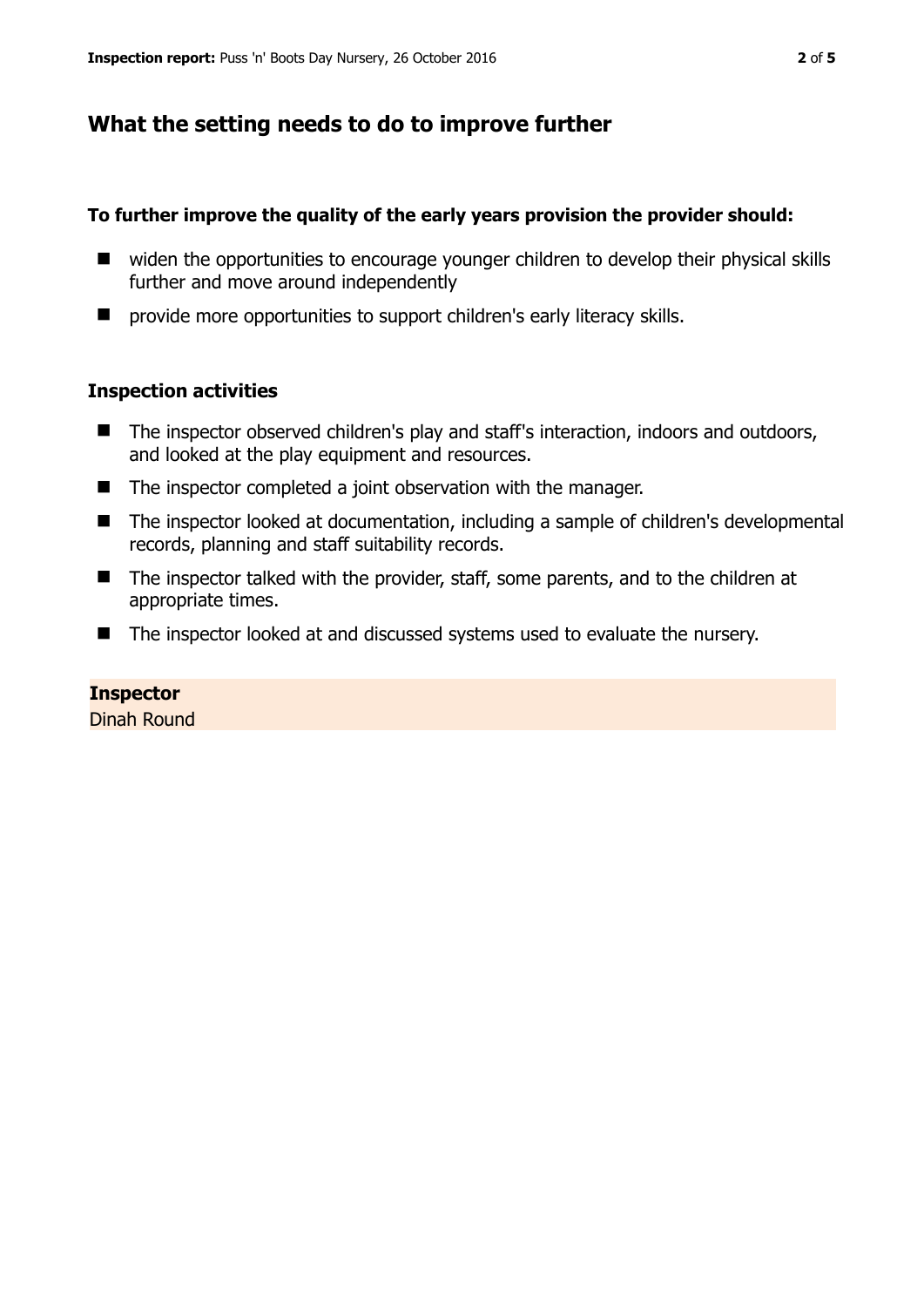# **Inspection findings**

#### **Effectiveness of the leadership and management is good**

Safeguarding is effective. Comprehensive recruitment and vetting procedures check the suitability of staff to work with children. Clear induction, alongside regular supervision, means that all staff are clear about their roles and responsibilities. The manager monitors staff practice effectively to ensure children's learning is supported well. For example, she offers guidance and support, and encourages the staff to attend training to help increase their knowledge further. Ongoing monitoring of children's achievements helps the staff to plan activities that support children well in their learning. The information is shared with parents and staff suggest ways they can continue their children's learning at home. The management and staff are motivated to improve the provision. For example, they have recently revamped the outdoor play area to offer a greater range of learning experiences.

## **Quality of teaching, learning and assessment is good**

The quality of teaching is strong. Staff have a secure knowledge and understanding of how children learn. They plan a good variety of enjoyable and challenging activities that support children's active learning. For example, children enthused as they learnt about the bones in their body and used books to find out more. They enjoyed creating pictures of skeletons, eagerly telling others 'I have made a back bone'. Staff interact positively, such as asking questions to develop children's thinking skills further. The young children had fun joining in songs and action rhymes. Staff skilfully adapted the activity to engage children's interest, for instance, using animal props to extend their learning further.

#### **Personal development, behaviour and welfare are good**

Children enjoy a welcoming and well-resourced environment. Good use of equipment and resources ensures all children can access the activities. Staff link with parents to find out about each child's individual needs so children settle quickly. Children benefit from staff's warm and caring manner, and they build strong attachments. Staff are responsive to babies' needs, providing cuddles and reassurance. Children play together well. They demonstrate good behaviour and show they know about the 'golden rules'. For instance, they listen to others during group activities as staff help them understand that everyone has an opinion. Staff have a good awareness of their responsibility to follow safe working practices to support children's health, safety and well-being.

#### **Outcomes for children are good**

Children are confident and keen to learn. They delight at being outdoors and are eager to explore and investigate. For example, they enjoy collecting and pouring the water from the buckets. Children show good levels of independence as they help prepare their snack and manage their self-care, such as putting their boots on to go outdoors. Children gain the essential skills to prepare them well for the future, and their move on to school.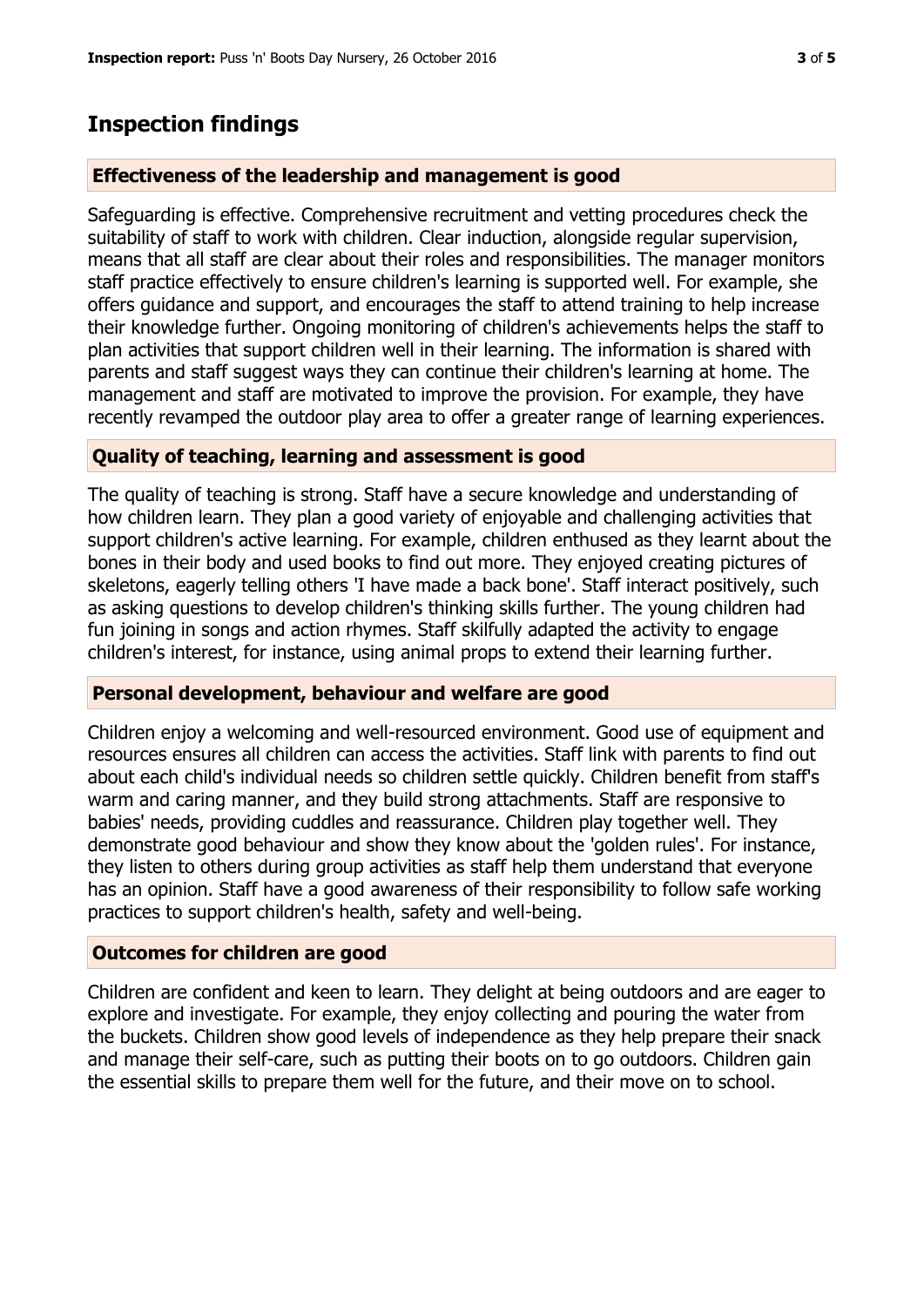# **Setting details**

| Unique reference number                             | EY246907                                  |  |
|-----------------------------------------------------|-------------------------------------------|--|
| <b>Local authority</b>                              | Poole                                     |  |
| <b>Inspection number</b>                            | 1061687                                   |  |
| <b>Type of provision</b>                            | Full-time provision                       |  |
| Day care type                                       | Childcare - Non-Domestic                  |  |
| <b>Registers</b>                                    | Early Years Register                      |  |
| <b>Age range of children</b>                        | $0 - 4$                                   |  |
| <b>Total number of places</b>                       | 40                                        |  |
| Number of children on roll                          | 61                                        |  |
| Name of registered person                           | Fiona Garvey and Scott Garvey Partnership |  |
| <b>Registered person unique</b><br>reference number | RP901778                                  |  |
| Date of previous inspection                         | 22 April 2013                             |  |
| <b>Telephone number</b>                             | 01202 768769                              |  |

Puss 'n' Boots Day Nursery registered in November 2002. It is based in a private house in the Branksome Park area of Poole, in Dorset. The nursery is privately owned. It operates over two floors with a separate baby unit on the first floor. The nursery is open from Monday to Friday, 8.30am to 5.45pm, all year round, except for a week over Christmas. The nursery receives funding for the provision of free early education for children aged two, three and four years. A team of 15 staff work with the children, including the manager. All of the staff except two hold a relevant early years qualification.

This inspection was carried out by Ofsted under sections 49 and 50 of the Childcare Act 2006 on the quality and standards of provision that is registered on the Early Years Register. The registered person must ensure that this provision complies with the statutory framework for children's learning, development and care, known as the early years foundation stage.

Any complaints about the inspection or the report should be made following the procedures set out in the guidance 'Complaints procedure: raising concerns and making complaints about Ofsted', which is available from Ofsted's website: www.gov.uk/government/organisations/ofsted. If you would like Ofsted to send you a copy of the guidance, please telephone 0300 123 4234, or email enquiries@ofsted.gov.uk.